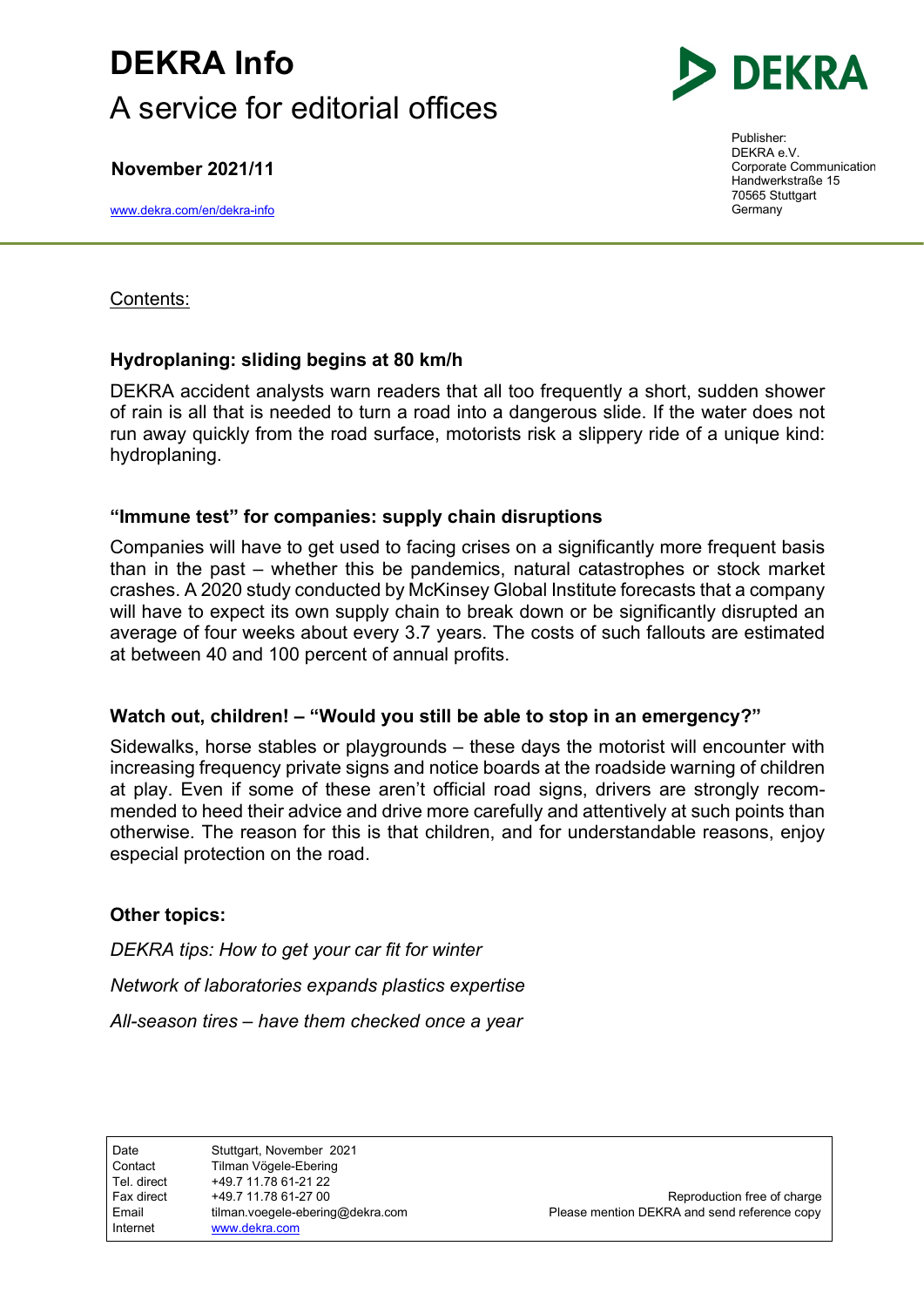



Photo: DEKRA

Reproduction free of charge Please mention DEKRA and send reference copy.

Editorial offices please note: The image can **be obtained from the DEKRA Press Office.** Tel. +49.711.7861-2122

Hydroplaning: danger of sliding in rainy weather

Hydroplaning – the underestimated danger

## "Water skiing" begins at 80 km/h

DEKRA accident analysts warn readers that all too frequently a short, sudden shower of rain is all that is needed to turn a road into a dangerous slide. If the water does not run away quickly from the road surface, motorists risk a slippery ride of a unique kind: hydroplaning.

Hydroplaning occurs when the tread of the front wheels is no longer able to displace the water fast enough, resulting in a wedge of water building up between the wheels and the road surface. This means that the vehicle can no longer be steered.

"Naturally, manufacturers also have their development departments constantly focused on optimizing the performance of their tires in the wet, but physics clearly has its limits. This is why we should not underestimate the dangers of hydroplaning at the wheel of a car," says DEKRA tire expert Christian Koch. "If there is water on the road, the golden rule continues to apply: take your foot off the gas and keep the steering wheel straight."

"How quickly a tire will start to slide on a wet road surface greatly depends on the condition of the road, the thickness of the water film, but also the tires. The more worn down the tread, the more difficult it is for the tire to push the water away. However, worn shock absorbers can also promote hydroplaning," explains the expert. In this situation the tires do not lie completely flat on the road surface, which means that wedges of water can build up more quickly under the wheel. For tires with more than three millimeters of tread, the rule of thumb applies that "you are basically water skiing from 80 km/h onwards". If the tires are close to the statutory minimum of 1.6 millimeters, your "skiing" adventure can already set in at significantly lower speeds.

"Hydroplaning can first and foremost be avoided by driving at a suitable speed. And this means that when the road surface is covered by an unbroken film of water and not only when the driver can feel a lower steering resistance," stresses Koch. It is also more than advisable to take speed limits and warning signs seriously. Especial caution is necessary on roads with ruts or depressions where puddles can form. Anyone who gets caught in a hydroplaning trap despite these precautions should react prudently. Reduce your speed quickly, disengage the clutch and, whatever you do, keep the steering wheel pointing straight ahead. If you don't, the vehicle can break away when the wheels begin to grip again. DEKRA Info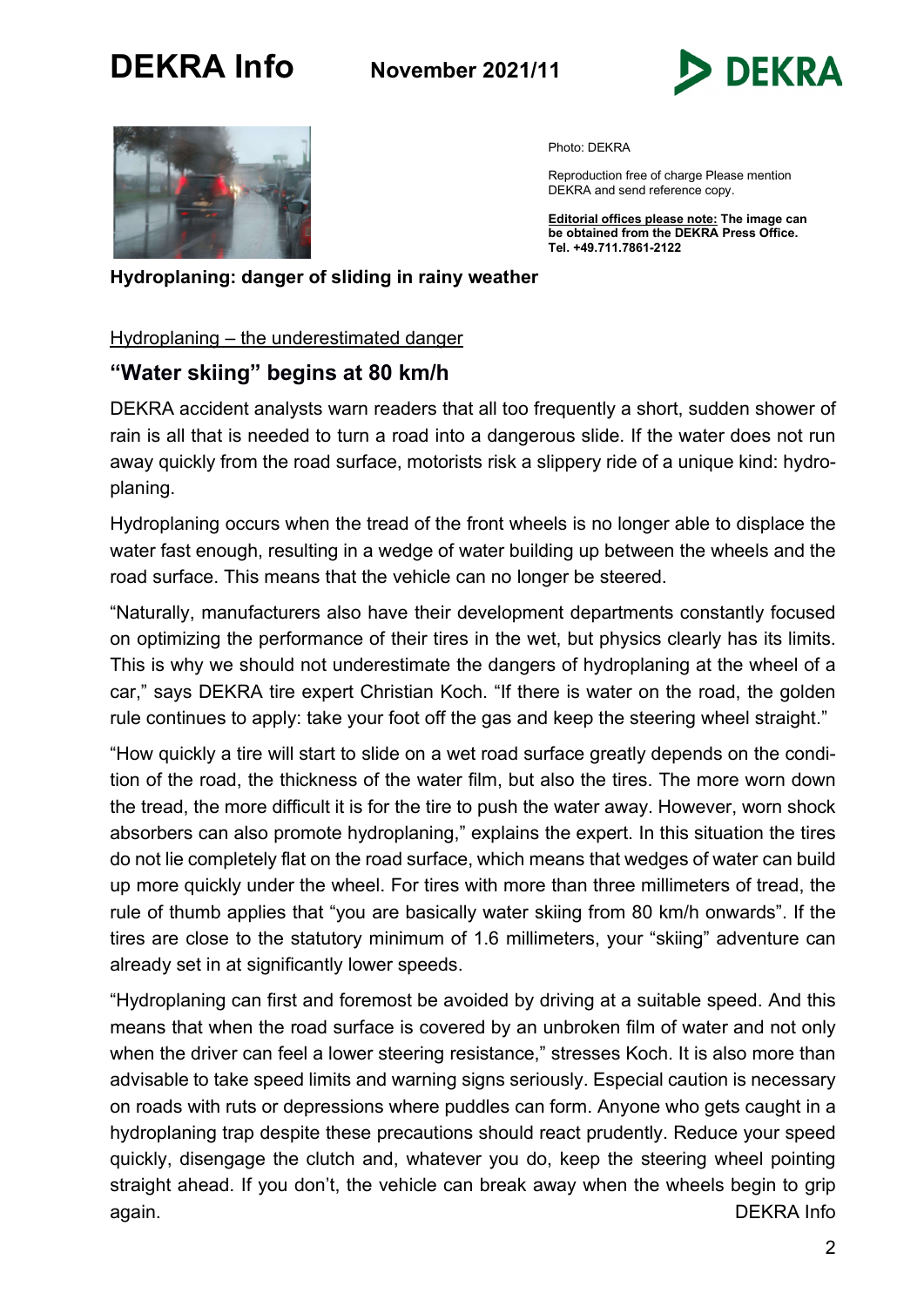



Photo: DEKRA

Reproduction free of charge Please mention DEKRA and send reference copy.

Editorial offices please note: The image can be obtained from the DEKRA Press Office. Tel. +49.711.7861-2122

Remaining effective in emergency situations

#### "Immune test" for companies

### Supply chain disrupted on average every 3.7 years

Companies will have to get used to facing crises on a significantly more frequent basis than up to now – whether this be pandemics, natural catastrophes or stock market crashes. A study by McKinsey Global Institute conducted in 2020 forecasts that a company will have to expect its own supply chain to break down or be significantly disrupted an average of four weeks about every 3.7 years. The costs of such fallouts are estimated at between 40 and 100 percent of annual profits.

According to the DEKRA Occupational Safety Report 2021, no company is immune to such critical events. This means that it is a fundamental task of a company to strengthen its own ability to face new potential risks. Companies can check how resilient their individual corporate immune system is by taking the three-stage Business Resilience Impact Assessment (BRIA).

Level 1 Assessment offers a free-of-charge, easy-to-implement self-check that estimates the operating risks and thus the survivability of the company. Its aim is to stabilize the company even after it suffers an initial shockwave and to steer it through the choppy waters thereafter. If desired, it can be supplemented by a more thorough evaluation carried out by experts as well as an audit, consultancy and training.

According to the report, practice has shown that many companies readily recognize the necessity to introduce a Business Continuity Management System. And many companies already have IT security or occupational safety initiatives in place. However, rapidly increasing process diversity means that companies are constantly at risk of losing sight of what is important: a truly effective risk management system.

DEKRA's solution is suitable for all manufacturers, suppliers and service providers, irrespective of whether their production and supply networks are regional or global. It is not only the case that branches operating worldwide such as information technology, textiles, light engineering or vehicle technology are vulnerable to such comprehensive risks. Companies with regional supply networks can also suffer disruption because they are not as flexible in their reaction time. (More information on Business Resilience Impact Assessment (BRIA) | DEKRA) DEKRA Info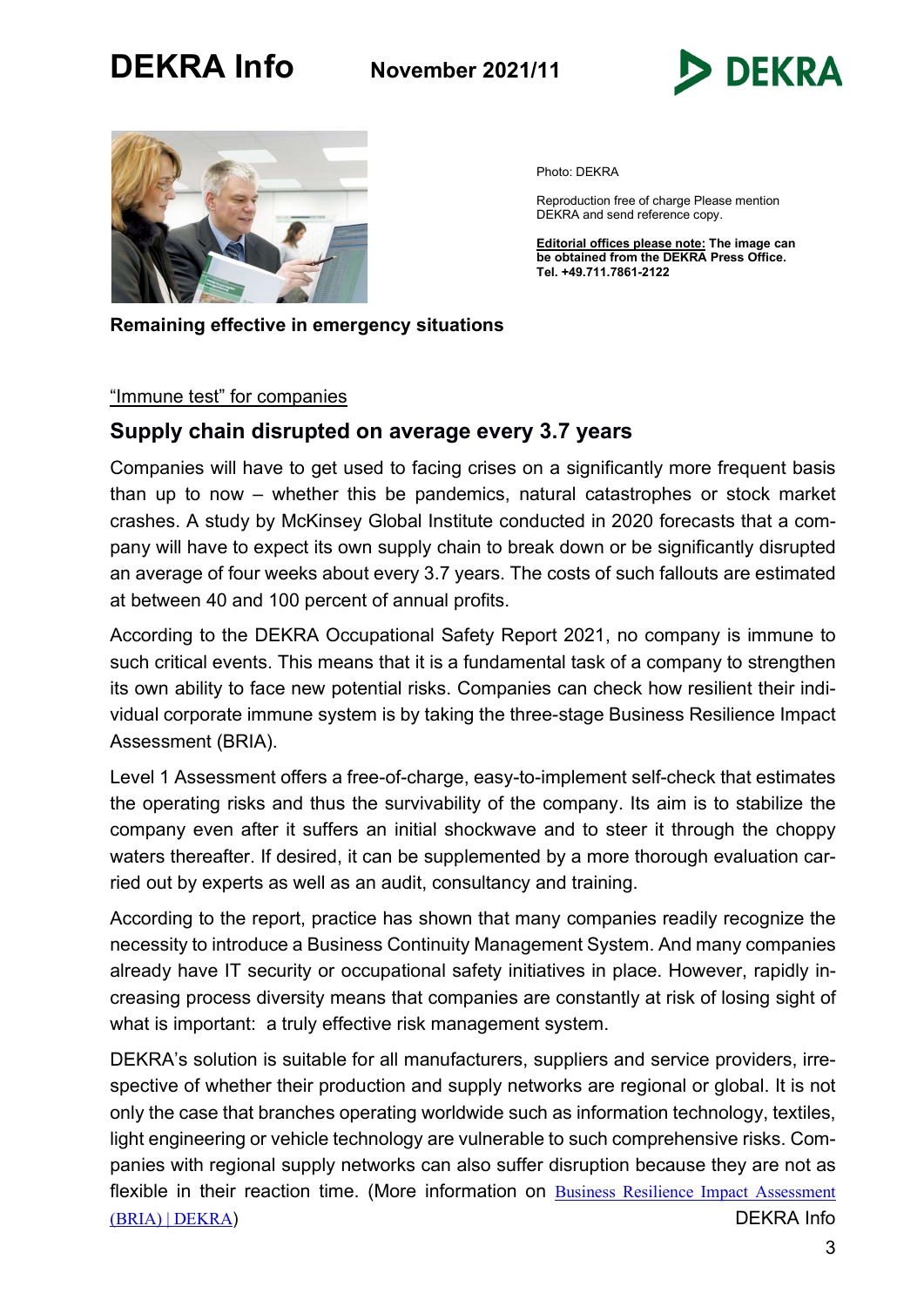



Photo: DEKRA

Reproduction free of charge Please mention DEKRA and send reference copy.

Editorial offices please note: The image can be obtained from the DEKRA Press Office. Tel. +49.711.7861-2122

#### Functioning lights in winter is a must

#### DEKRA tips:

### Getting the car fit for winter

People who want to get safely through the winter need a vehicle capable of facing the season's rigors. DEKRA experts inform readers what motorists should take into consideration when preparing for the winter months, so as to avoid any unpleasant surprises on winter roads.

Weak point Number 1 in the cold months is the car battery, which is responsible for thousands of breakdowns every winter. Even new batteries have only half as much capacity at minus 20 as under normal conditions. And older ones frequently give up the ghost after the first night's frost. As a result, it is best to have batteries checked about every four years to see if they are still winter fit.

"All-round functioning and correctly set lights are a must in the darker months. "Dazzle", "missing lights" and unlit cars are an annoying cause of unnecessary irritation on the road," says DEKRA accident analyst Stephan Schlosser. A thorough clean of the windshield, both inside and out, improves vision and prevents unpleasant reflections from oncoming lights. Safety is vastly improved, especially in poor weather conditions, by having sufficient anti-freeze and streak-free wipers.

For a safe journey on winter roads it is recommended to have winter tires that have at least four millimeters of tread. Only use winter tires marked with the alpine symbol on black ice, packed snow, slush, general ice or frost. Useful winter accessories that will provide sterling service in the winter months are such things as ice scraper, hand brush, antifreeze refill, warm gloves, starter cables, snow chains and a cover for the windshield. Because winter often goes hand in hand with lengthy traffic jams, it would be a good idea to also pack several blankets, drinking water and something to eat for an emergency.

In particular for those vehicles that have not seen the inside of a garage for some time, it is recommended to have a winter check carried out by a specialist. S/he can check the winter-relevant systems like lights, radiator and shield antifreeze, battery, wiper blades, brake and even the winter suitability of the tires and can get the vehicle fit for the cold winter months. The contract of the contract of the contract of the contract of the DEKRA Info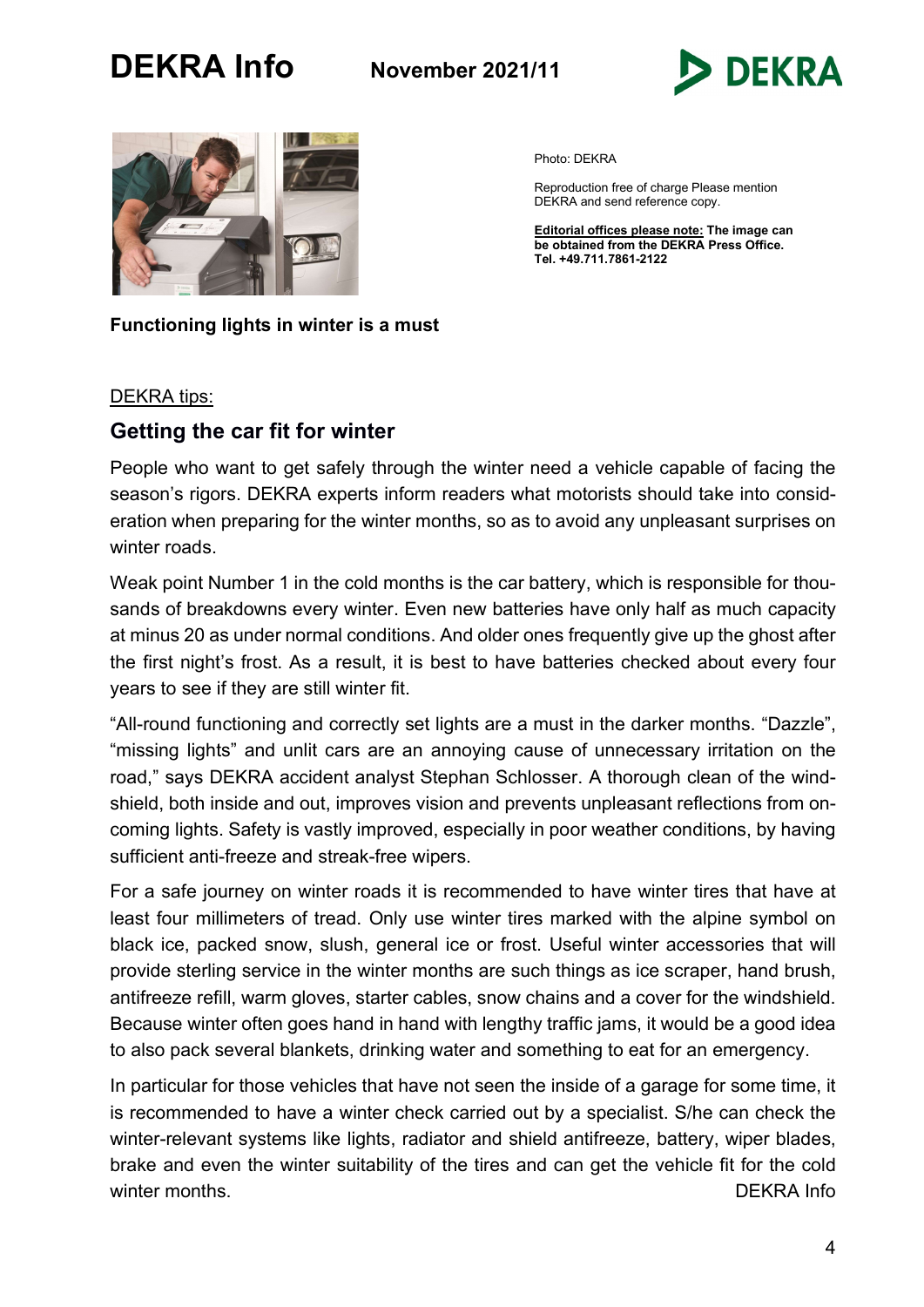



Photo: DEKRA

Reproduction free of charge Please mention DEKRA and send reference copy.

Editorial offices please note: The image can be obtained from the DEKRA Press Office. Tel. +49.711.7861-2122

#### Foot off the gas: children enjoy especial protection

#### Watch out, children!

## "Could you still stop in an emergency?"

Sidewalks, horse stables or playgrounds – these days the motorist will encounter with increasing frequency private signs and notice boards at the roadside warning of children at play. Even if some of these aren't official road signs, drivers are strongly recommended to heed their advice and drive more carefully and attentively at such points than otherwise. The reason for this is that children, and for understandable reasons, enjoy especial protection on the road. So, if you expect children, reduce your speed and keep an eye on the roadside.

This applies in particular at those spots where there are "children" or "crossing guard" road signs, as well as generally anywhere near schools, playgrounds and sports facilities, and at bus and tram stops and low-speed streets. "Motorists should ask themselves: Am I driving at a speed that allows me to stop in good time in an emergency? For example, should a child either standing or playing at the roadside suddenly run across the road, or enter the road on a bicycle? This is the minimum required by law," says DEKRA accident researcher Luigi Ancona.

In general, the following rule applies: the younger the children, the more you need to expect surprising reactions and correspondingly drive more slowly. The courts prescribe for such situations a speed of no faster than 20 km/h as appropriate. "All of us at the wheel of a car must not forget that children frequently fail to understand traffic situations, meaning they can't judge the real dangers. Moreover, they are more self-centered and can be easily distracted in groups. Drivers must take that into account," explains Ancona.

The DEKRA accident expert also reminds readers that school and scheduled busses approaching a stop with engaged warning lights must not be overtaken. If the buses remain stationary at the stop, they can only be passed at a walking pace (5 - 7 km/h) and if sufficient distance is allowed, but, if necessary, the motorist will have to wait. This also applies for oncoming traffic. Ancona says "get ready to brake. You must expect either children or adults to rush cross the road to catch the bus at any time." DEKRA Info